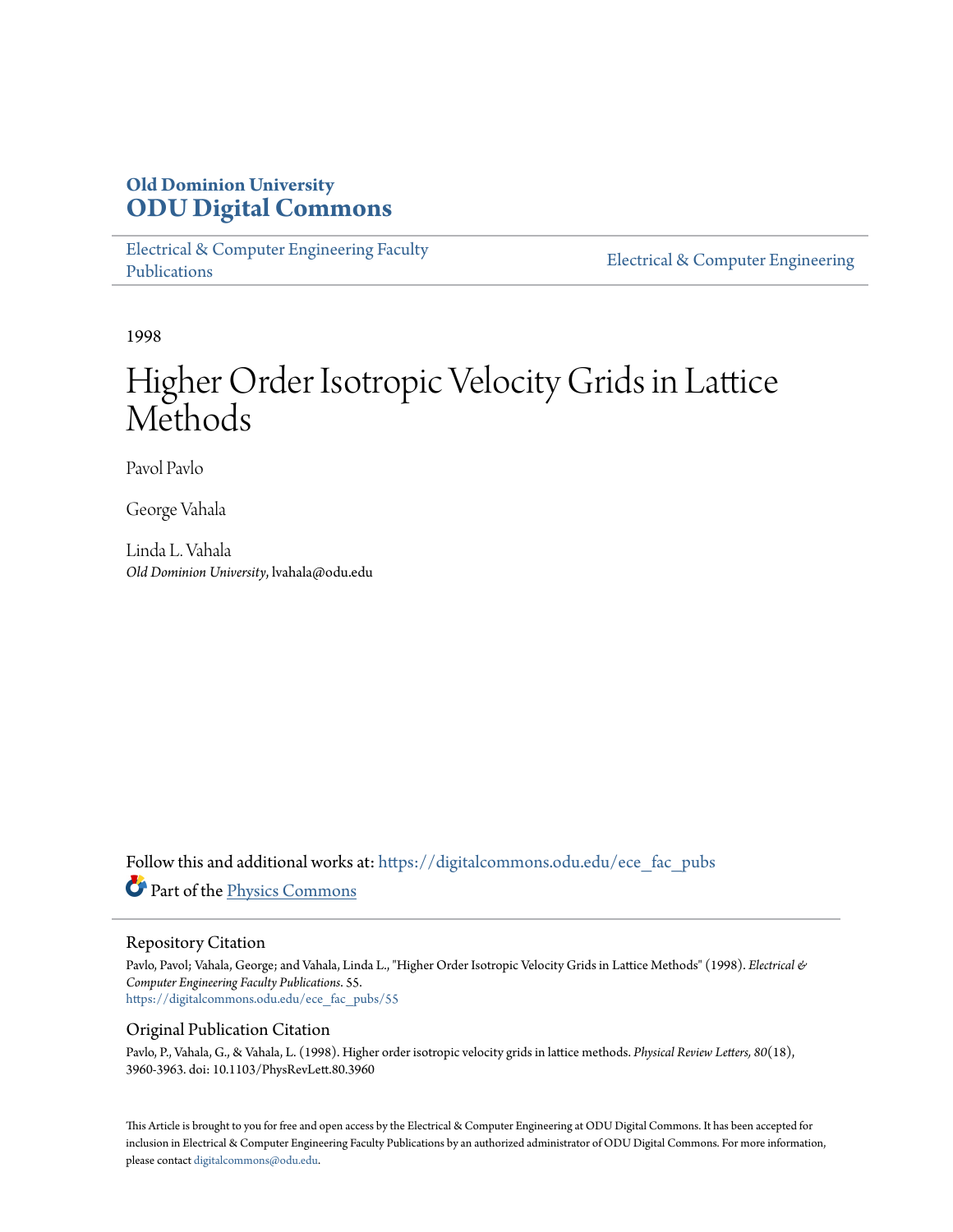### **Higher Order Isotropic Velocity Grids in Lattice Methods**

Pavol Pavlo

*Institute of Plasma Physics, Czech Academy of Sciences, Praha 8, Czech Republic*

George Vahala\*

*Department of Physics, College of William & Mary, Williamsburg, Virginia 23187*

Linda Vahala

#### *Department of Electrical & Computer Engineering, Old Dominion University, Norfolk, Virginia 23529* (Received 8 December 1997)

Kinetic lattice methods are a very attractive representation of nonlinear macroscopic systems because of their inherent parallelizability on multiple processors and their avoidance of the nonlinear convective terms. By uncoupling the velocity lattice from the spatial grid, one can employ higher order (non-space-filling) isotropic lattices—lattices which greatly enhance the stable parameter regions, particularly in thermal problems. In particular, the superiority of the octagonal lattice over previous models used in 2D (hexagonal or square) and 3D (projected face-centered hypercube) is shown. [S0031-9007(98)05978-X]

PACS numbers: 47.11.+j, 05.50.+ q

Lattice methods can play a major role in solving systems, particularly those whose evolution involves nonlinear advection terms. In particular, the kinetic lattice gas [1] and lattice Boltzmann [2] methods have been implemented successfully in the solution of Navier-Stokes flows, magnetohydrodynamics, flow through porous media, turbulent flows, phase transitions, multiphase flows, and chemically reacting flows as well as to liquid crystals and semiclassical transport in semiconductors. In many instances, lattice methods can be viewed as a maximally discretized molecular dynamics—an optimized mesoscopic description between the full molecular dynamics and the macroscopic conservation laws. However, nearby all applications have been restricted to macroscopic systems that are closed below the second moment (energy) level. Only a few attempts [3–6] have been successful in simulating thermal lattice Boltzmann systems (TLBE) because inherent numerical instabilities severely limit the accessible parameter regimes [5]. It is the purpose of this Letter to suggest a new TLBE model that displays numerical stability over a wide range of parameters—not only in 2D, but also in 3D.

In their simplest form, these kinetic lattice models are ideally implemented on multiparallel processors because all operations are purely local; the Lagrangian schemes are explicit, with complex boundaries being readily handled. One of the major requirements is that the underlying discrete symmetry of the chosen lattice not mar the intended physics emulating from the continuously symmetric macroscopic equations. Initially, the spatial and (phase space) velocity lattices were intrinsically coupled and, because of the need to be space filling, this restricted the lattice geometry in 2D to be either a composite square grid or a hexagonal grid (with sufficient number of propagation speeds) or the projection of a 4D face-centered hypercube (FCHC) into 3D [7]. Recently, nonuniform

spatial grids have been introduced to more accurately handle wall-bounded flows [8]. This, as well as the recent use of finite difference schemes [9], allows for the decoupling of the spatial grid from the velocity lattice. However, it does not seem to have been appreciated that this decoupling now frees us to employ higher order symmetric velocity lattices which result in impressive gains in stability. Indeed, here we shall examine some of the consequences of employing an octagonal velocity lattice in 2D and its generalizations to 3D.

We shall utilize a Lagrangian free-streaming algorithm but, of course, our ideas are immediately applicable to any other scheme (finite difference, finite volume, etc.). On a particularly chosen discrete lattice, the kinetic equation (in lattice units) takes the form

$$
N_{pi}(\mathbf{x} + \mathbf{c}_{pi}, t + 1) - N_{pi}(\mathbf{x}, t) = \Omega_{pi}(\mathbf{x}, t),
$$
  
\n
$$
i = 1, \dots, b_p, \qquad p = 1, \dots, S,
$$
 (1)

where  $\mathbf{c}_{pi}$  is the lattice velocity vector with free streaming in direction *i* at speed  $|\mathbf{c}_{pi}|$ .  $b_p$  is the number of links at speed index *p, S* is the total number of speeds in the model, and  $N_B$  is the total number of base vectors (or "bits"):  $N_B = \sum b_p$ . For lattice gas [1],  $N_{pi}$  is an integer representing the particle occupation number on site **x** at time *t* for momentum state (*pi*) while, for lattice Boltzmann [2],  $N_{pi}$  is a (continuous) particle distribution function. The collision operator  $\Omega_{pi}$  is constrained to satisfy (at each spatial node) particle, momentum, and energy conservation

$$
\sum_{pi} \Omega_{pi}(\mathbf{x}, t) = 0 = \sum_{pi} \Omega_{pi}(\mathbf{x}, t) \mathbf{c}_{pi}
$$

$$
= \frac{1}{2} \sum_{pi} \Omega_{pi}(\mathbf{x}, t) c_{pi}^{2}.
$$
 (2)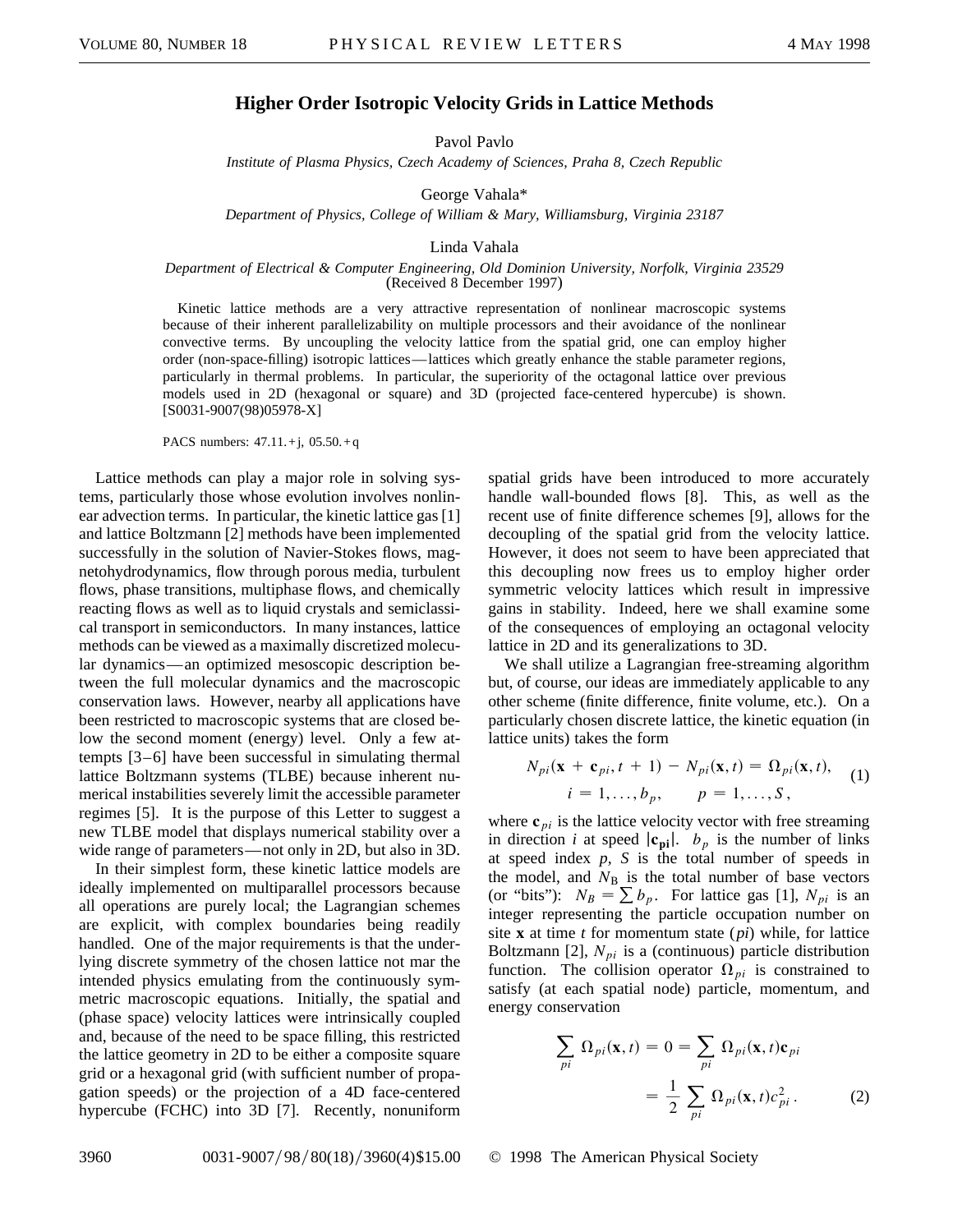For variable Prandtl number flows, one must employ an extended [1,6] Bhatnagar-Gross-Krook (BGK) collision operator

$$
\Omega_{pi} = -\frac{1}{\tau} \sum_{j} A_{ij} [N_{pj} - N_{pj}^{\text{eq}}],
$$
  
\n
$$
A_{ij} = \delta_{ij} + \frac{\theta \tau}{b_p c_p^2} \mathbf{c}_{pi} \cdot \mathbf{c}_{pj},
$$
\n(3)

with  $A_{ij}$  being a circulant matrix and the relaxation rates  $\tau$  and  $\theta$  controlling the viscosity  $\mu(\tau)$  and conductivity  $\kappa(\tau, \theta)$  transport coefficients [1,2].  $\mu \rightarrow 0$  as  $\tau \rightarrow 0.5+$ .

The form of  $N^{eq}$  is critical. A local *H* theorem [10] can be shown for exponential (Maxwellian-like) *N*eq, but, to enforce the nodal conservation quantities (2) and the moment definitions of mass, momentum, and internal energy,

$$
\sum_{pi} N_{pi}^{\text{eq}} = \rho, \qquad \sum_{pi} N_{pi}^{\text{eq}} \mathbf{c}_{pi} = \rho \mathbf{u},
$$
\n
$$
\sum_{pi} N_{pi}^{\text{eq}} c_{pi} \mathbf{c}_{pi} = \frac{2}{D} \rho e \delta_{\alpha \beta} + \rho u_{\alpha} u_{\beta},
$$
\n(4)

exactly, one is forced into a polynomial representation:

$$
N_{pi}^{\text{eq}} = \rho [A_p(e) + B_p(e)\mathbf{c}_{pi} \cdot \mathbf{u} + C_p(e) (\mathbf{c}_{pi} \cdot \mathbf{u})^2
$$
  
+  $D_p(e)u^2 + + E_p(e)\mathbf{c}_{pi} \cdot \mathbf{u}u^2 + F_p(e) (\mathbf{c}_{pi} \cdot \mathbf{u})^3$   
+  $G_p(e) (\mathbf{c}_{pi} \cdot \mathbf{u})^2 u^2 + H_p(e)u^4$ ]. (5)

The coefficients  $A_p, \ldots, H_p$  are constrained by the level of isotropy in the chosen velocity lattice as well as satisfying (4) and those constraints needed to recover the macroscopic conservation equations in the long-time longwavelength Chapman-Enskog limit:

$$
\sum_{pi} N_{pi}^{eq} c_{pi\alpha} c_{pi\beta} c_{pi\gamma} = \frac{2}{D} \rho e (u_{\alpha} \delta_{\beta\gamma} + u_{\beta} \delta_{\gamma\alpha} + u_{\gamma} \delta_{\alpha\beta}) + \rho u_{\alpha} u_{\beta} u_{\gamma}, \qquad (6)
$$

$$
\sum_{pi} N_{pi}^{eq} c_{pi\alpha} c_{pi\beta} c_{pi}^{2} = \frac{4(D+2)}{D^{2}} \rho e^{2} \delta_{\alpha\beta} + \frac{2}{D} \rho e u^{2} \delta_{\alpha\beta} + \frac{2(D+4)}{D} \rho e u_{\alpha} u_{\beta} + \rho u_{\alpha} u_{\beta} u^{2}
$$
\n(7)

(here *D* is the dimensionality of the spatial grid and summation over repeated subscripts is understood).

It is clear from  $(4)$ – $(7)$ , that the *n*th-lattice velocity moments

$$
T_{\alpha,\dots,\zeta}^{(n)} \equiv \sum_{p} T_{p,\alpha,\dots,\zeta}^{(n)} \equiv \sum_{p} \sum_{i} c_{pi} \cdots c_{pi} \zeta \qquad (8)
$$

play a critical role. For arbitrary regular lattices, one finds

$$
T_{p,\alpha\beta\gamma\delta}^{(4)} = \psi_p Y_{\alpha\beta\gamma\delta} + \phi_p (\delta_{\alpha\beta}\delta_{\gamma\delta} + \text{c.p.}),
$$
  
\n
$$
T_{p,\alpha\beta\gamma\delta\varepsilon\zeta}^{(6)} = \Psi_p Y_{\alpha\beta\gamma\delta\varepsilon\zeta} + \Lambda_p (\delta_{\alpha\beta} Y_{\gamma\delta\varepsilon\zeta} + \text{c.p.})
$$
  
\n
$$
+ \Phi_p (\delta_{\alpha\beta} T_{\gamma\delta\varepsilon\zeta}^{(4)} + \text{c.p.}), \qquad (9)
$$

where  $Y_{\dots}$  is the higher rank Kronecker tensor ( $Y_{\dots} = 1$ if all indices are equal, 0 otherwise) and is anisotropic.  $\psi_p, \ldots, \Phi_p$  are coefficients determined explicitly once the lattice is specified and "c.p." denotes cyclic permutation of indices. For example, consider the 2D TLBE 13-bit square lattice  $\{p = 1, i = 1, ..., 4: c_{1i} =$  $(\pm 1, 0), (0, \pm 1)$ ;  $\{p = 2, i = 1, ..., 4:$  **c**<sub>2*i*</sub> =  $(\pm 1, \pm 1)$ };  $\{p = 3, i = 1, ..., 4$ :  $\mathbf{c}_{3i} = (\pm 2, 0), (0, \pm 2)\}$  and the rest particle  ${p = 0, i = 1: \mathbf{c}_{0i} = (0, 0)}$ . This lattice does not yield an isotropic fourth rank lattice tensor  $T_p^{(4)}$  at any individual speed *p*, (9). To recover overall  $T^{(4)}$ isotropy, (8), the minimal isotropy needed to recover the correct conservation equations (at least to leading order), further constraints (and speeds) must be enforced on the coefficients  $A_p \ldots$  of the relaxation distribution function, (5). These extra constraints have such strong adverse effects on the numerical stability (see Fig. 1) that this 2D TLBE 13-bit free-streaming square model is practically useless for our applications. It has been noted [11] that a 2D 17-bit square lattice can recover overall  $T^{(6)}$  isotropy, but these models are even more numerically unstable due to the extra constraints placed on the expansion coefficients in (5).

The 2D 13-bit hexagonal lattice [3] does yield isotropic  $T_p^{(4)}$  but not  $T^{(6)}$  tensors. As a result, the hexagonal lattice exhibits better stability properties than the square lattice [12] (see Fig. 1), but it does not exhibit sufficient isotropy to eliminate the spurious cubic deviations in the macroscopic conservation equations [11]. Moreover [11], there does not seem to be a higher-bit hexagonal



FIG. 1. Linear stability windows ( $\rho_{\lambda} = 1$ ) for the octagonal grid,  $0.28 < e < 0.555$ , and the hexagonal grid,  $0.32 < e <$ 0.35 and  $0.49 < e < 0.505$  for  $\tau = 0.504$ , and Prandtl number  $Pr = \mu/\kappa = 0.5$  (i.e.,  $\theta = 0$ ). For this value of  $\tau$ , there is no stable region for the 13-bit square grid, with min  $\rho_{\lambda} = 1.18$  $(\tau = 0.5$  corresponds to infinite Reynolds number).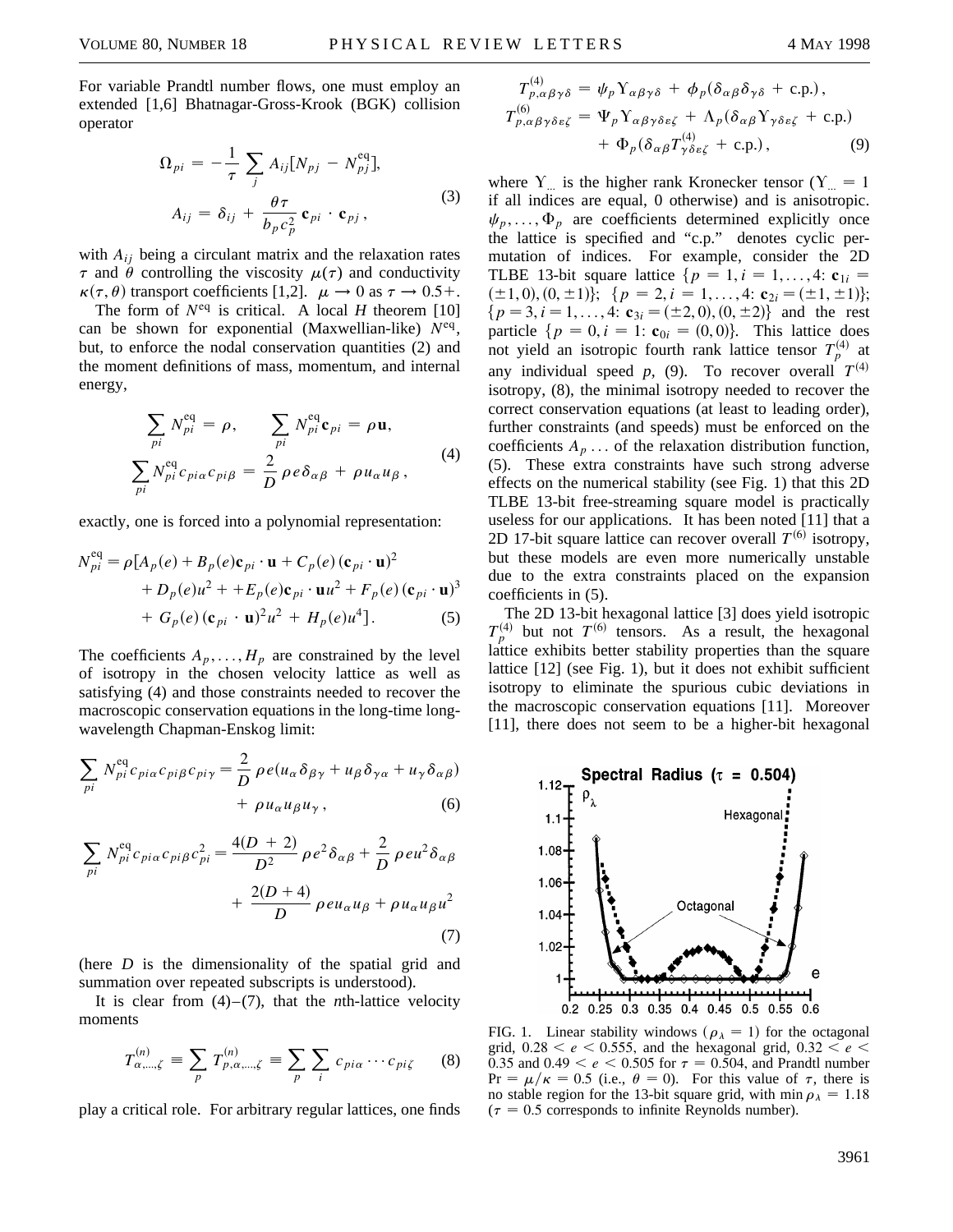lattice that will enforce  $T^{(6)}$  isotropy. The reason so much emphasis has been placed on these 2D lattices is that they are space filling.

Since here we uncouple the velocity lattice from the spatial grid, the velocity lattice need no longer be space filling. Consider the 2D 17-bit octagonal model, with lattice vectors  $\left[\mathbf{c}_{pi} = p(\cos \pi i/8, \sin \pi i/8), i = \right]$  $0, \ldots, 7, p = 1, 2$  and rest particle. This octagonal lattice exhibits individual speed isotropy up to the sixth-rank lattice tensors  $T_p^{(6)}$  [see Table I below and Eq. (9)] so that one can recover the thermal macroscopic equations exactly, without spurious cubic nonlinearities [11].

To proceed, we must now specify a spatial grid, and, for convenience, we consider the standard 17-bit square grid. If we free stream one time step using the octagonal velocities  $\mathbf{c}_{pi}$ , only those directions with *i* even will fall on a spatial square node. In the diagonal directions (*i* odd), the spatial nodal radius  $= 2^{1/2} p$  while the octagonal freestreaming distance  $= p$ . Thus we must resort to some interpolation schemes to latch onto the chosen spatial grid nodes. The numerical stability [12] of this 2D octagonal TLBE model is shown in Fig. 1 for relaxation times  $\tau = 0.504$  and  $\theta = 0$  (i.e., for the standard BGK collision term. Previous numerical tests on the 2D hexagonal lattice have shown that the stability is independent of the Prandtl numbers  $Pr = \mu/\kappa$  for  $Pr > 0.03$ . Note that the 2D 13-bit square lattice has no stability window in the internal energy *e* for any  $\tau$  < 0.58. The hexagonal lattice has limited disjoint stability windows  $0.32 < e <$ 0.35 and  $0.49 < e < 0.505$  for  $\tau = 0.504$ , while the 2D octagonal mode has an extensive continuous stability window  $0.28 < e < 0.555$ .

Here we have employed a second order interpolation scheme for the diagonal directions (*i* odd). It is important to ascertain the effect of interpolation on the transport coefficients—especially since interpolation will always be needed in Lagrangian schemes on uncoupled lattices. Performing the standard [3] isothermal plane Poiseuille flow determination of the viscosity and the Fourier heat flux law for the conductivity, we find excellent agreement between theoretical Chapman-Enskog transport and that determined from our interpolated octagonal TLBE simulation, Figs. 2 and 3. (A standard bounceback scheme is employed at the boundaries.)

The temperature profile in 2D Rayleigh-Benard convection is presented in Fig. 4 at times  $t = 5$  K and  $t =$ 

TABLE I. Individual speed isotropy of the octagonal lattice.

| Octagonal grid<br>$(17-bit)$ | $\psi_{p}$ | $\phi_{v}$ | $\Psi_p$ | $\Lambda_n$ | $\Phi_p$       |
|------------------------------|------------|------------|----------|-------------|----------------|
| $p = 1$<br>Speed-1           |            |            |          |             | $\overline{6}$ |
| $p = 2$<br>Speed-2           |            | 16         |          |             | $rac{3}{32}$   |



FIG. 2. Comparison of the theoretical Chapman-Enskog viscosity  $v_{TH}$  (solid lines) to the 17-bit octagonal TLBE simulation viscosity  $v_{\text{SIM}}$  (filled squares for  $e = 0.5$ , and open squares for  $e = 0.3$ ) as a function of  $\tau$  at Pr = 1 for isothermal plane Poiseuille flow. We have verified that  $v_{\text{SIM}}$  is independent the Prandtl number and find excellent agreement with  $\nu_{TH}$ : e.g., for  $e = 0.5$  and Pr = 1,  $\nu_{TH} = -0.25 + 0.5\tau$ , while  $\nu_{\text{SIM}} = -0.249 + 0.499\tau$ .

200 K lattice units. The lower plate  $(y = 0)$  is at internal energy  $e = 0.5$ , while the upper plate ( $y = 129$ ) is at  $e = 0.3$ . The gravitational force  $\rho G$  is the  $-\mathbf{y}$  direction and is readily incorporated into the collision operator, Eq. (3), by the addition [11] of a term proportional to  $\mathbf{c}_{pi}$ . The Rayleigh number Ra, a ratio of the buoyancy to diffusion, for this run was  $6 \times 10^6$ . A weak period-4 perturbation in the *x* direction was initially imposed on a straight line conduction profile. After 5 K iterations, Fig. 4(a), four strong convection cells are evident. At this high Rayleigh number, the flow is turbulent. By  $t > 30$  K, turbulent effects are evident [c.f., Fig. 4(b)].

Finally, we have performed some preliminary stability tests on our extended 3D "octagonal" 53-bit TLBE model and compared them to that for the standard 4D FCHCprojected 34-bit model in 3D. For  $\tau = 0.52$ , the standard FCHC-projected model has no stability window in



FIG. 3. The dependence of the conductivity on the Prandtl number at  $\tau = 0.51$ . Again, excellent agreement is found between the theoretical Chapman-Enskog conductivity  $\kappa_{TH}$  (solid curve) and that from the 17-bit TLBE octagonal simulation (solid diamonds).